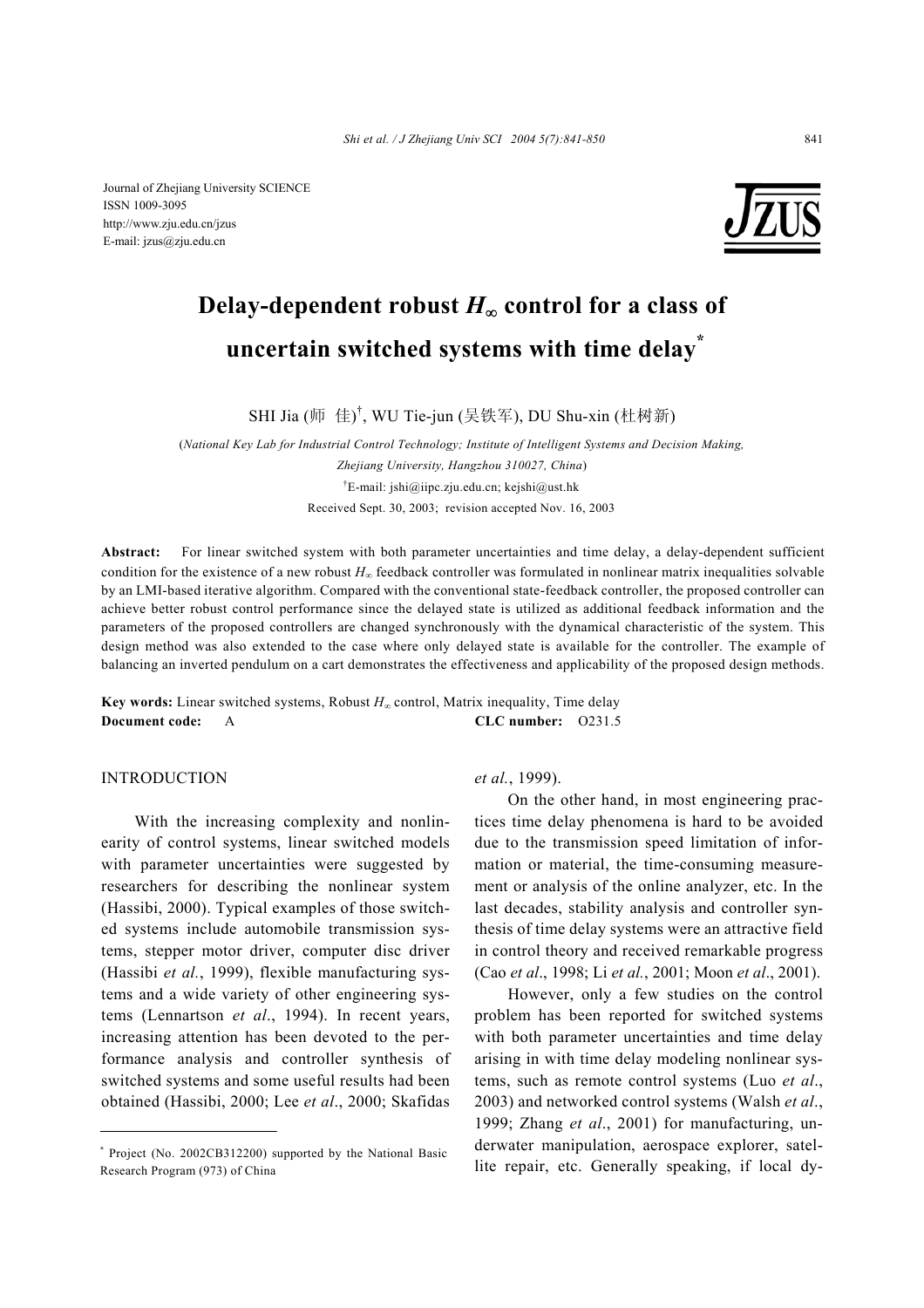namics of a nonlinear system with time delay around different work points can be described by linear models with parameter uncertainties and time delay, then the overall system will be described by a linear uncertain switched model with time delay. Thus, it is very important to extend the stability analysis and controller design issues to such kind of models.

In this paper, a delay-dependent sufficient condition for the existence of a new robust *H*<sup>∞</sup> feedback controller for uncertainty linear switched systems with time delay is presented in terms of nonlinear matrix inequalities which can be solved efficiently by an iterative algorithm. The delayed state of the system is taken as additional feedback information in the computation of the controller output. The parameters of the proposed controller are switched synchronously with the dynamical characteristics of the model to guarantee better robust control performance of the closed-loop system. Since the delayed system state is the only information source available in most networked control systems (Zhang *et al*., 2001) and remote control systems (Luo *et al*., 2003), a sufficient condition for the existence of a robust  $H_{\infty}$  state delay feedback controller is also discussed in this paper.

### PROBLEM STATEMENT AND PRELIMINARIES

Consider an uncertain linear switched system with time delay given by

$$
\dot{\mathbf{x}} = (A_{0,q(t)} + \Delta A_{0,q(t)})\mathbf{x} + (A_{1,q(t)} + \Delta A_{1,q(t)})\mathbf{x}_d
$$

$$
+(\boldsymbol{B}_{0,q(t)} + \Delta \boldsymbol{B}_{0,q(t)})\boldsymbol{u} + \boldsymbol{B}_{1,q(t)}\boldsymbol{w} \tag{1a}
$$

$$
z = \boldsymbol{C}_{0,q(t)} \boldsymbol{x} + \boldsymbol{C}_{1,q(t)} \boldsymbol{x}_d + \boldsymbol{D}_{0,q(t)} \boldsymbol{u}
$$
 (1b)

$$
\mathbf{x}(t) = \varphi(t) \in \mathbb{C}[-d, 0] \tag{1c}
$$

where  $x_d \triangleq x(t-d)$  and  $x, u, z$  is the state, control and controlled output of the system with appropriate dimensions,  $w$  is the external disturbance which belongs to  $L_2[0, \infty)$ ,  $q(t)$ :  $\mathbb{R}^+ \to I_{N} \triangleq \{1, 2, \dots, N\}$  is a piecewise constant switching function, *d*>0 is the constant size of time delay, and  $\varphi(t)$  is the initial condition. For any  $q(t) \in I_N$ ,  $A_{0,q(t)}$ ,  $A_{1,q(t)}$ ,  $B_{0,q(t)}$ ,  $B_{1,q(t)}$ ,  $C_{0,q(t)}$ ,  $C_{1,q(t)}$  and  $D_{0,q(t)}$  are real constant matrices with appropriate dimensions.  $\Delta A_{0,q(t)}$ ,  $\Delta A_{1,q(t)}$  and *∆B*0,*q*(*t*) are admissible parameter uncertainties of the system that can be described as

$$
\Delta A_{0,i} = E_{A_0,i} A_i(t) F_{A_0,i}; \quad \Delta A_{1,i} = E_{A_1,i} A_i(t) F_{A_1,i}
$$

$$
\Delta B_{0,i} = E_{B_0,i} A_i(t) F_{B_0,i}
$$

where  $\{E_{A_0,i}, E_{A_i,i}, E_{B_0,i}\}_{i \in I_N}$  and  $\{F_{A_0,i}, F_{A_i,i}, F_{B_0,i}\}_{i \in I_N}$ are known real constant matrices characterizing the upper bounds of those uncertainties and  $\{ \mathcal{A}(t) \}_{i \in I_v}$ are time-varying uncertainties satisfying

$$
\Delta_i^{\mathrm{T}}(t)\Delta_i(t) \leq \boldsymbol{I} \ , \ \text{ for } \ \forall i \in I_N \tag{3}
$$

According to Eq.(1), a nominal linear switched system with time delay can be written as

$$
\dot{\mathbf{x}} = A_{0,q(t)} \mathbf{x} + A_{1,q(t)} \mathbf{x}_d + \mathbf{B}_{0,q(t)} \mathbf{u} + \mathbf{B}_{1,q(t)} \mathbf{w} \qquad (3a)
$$

$$
z = \boldsymbol{C}_{0,q(t)} \boldsymbol{x} + \boldsymbol{C}_{1,q(t)} \boldsymbol{x}_d + \boldsymbol{D}_{0,q(t)} \boldsymbol{u}
$$
 (3b)

Obviously, system Eq.(1) and Eq.(3) both consist of *N* dynamical linear subsystems with time delay and a switching function that determines the switching action among them. A system with such kind of architecture can be used to characterize many nonlinear systems with time delay (Hassibi, 2000).

In this paper, it is assumed that the switching function  $q(t)$  is an available or measurable piecewise constant function and has finite discontinuous instants in any limited interval. Now, consider a switched controller with state delay feedback as follows

$$
\boldsymbol{u} = \boldsymbol{K}_{0,q(t)} \boldsymbol{x} + \boldsymbol{K}_{1,q(t)} \boldsymbol{x}_d \tag{5}
$$

where  $K_{0,q(t)}$  and  $K_{1,q(t)}$  are feedback gain matrices to be determined. Since the controller Eq.(4) utilizes not only real-time system state but also delayed system state as the feedback information, it may achieve better control performance than the conventional memoryless state-feedback controller (Li *et al*., 2001). Furthermore, the controller Eq.(4) and the system Eq.(1) or Eq.(3) have the same switching function, i.e., the control law will be changed as soon as the dynamical characteristic of the plant is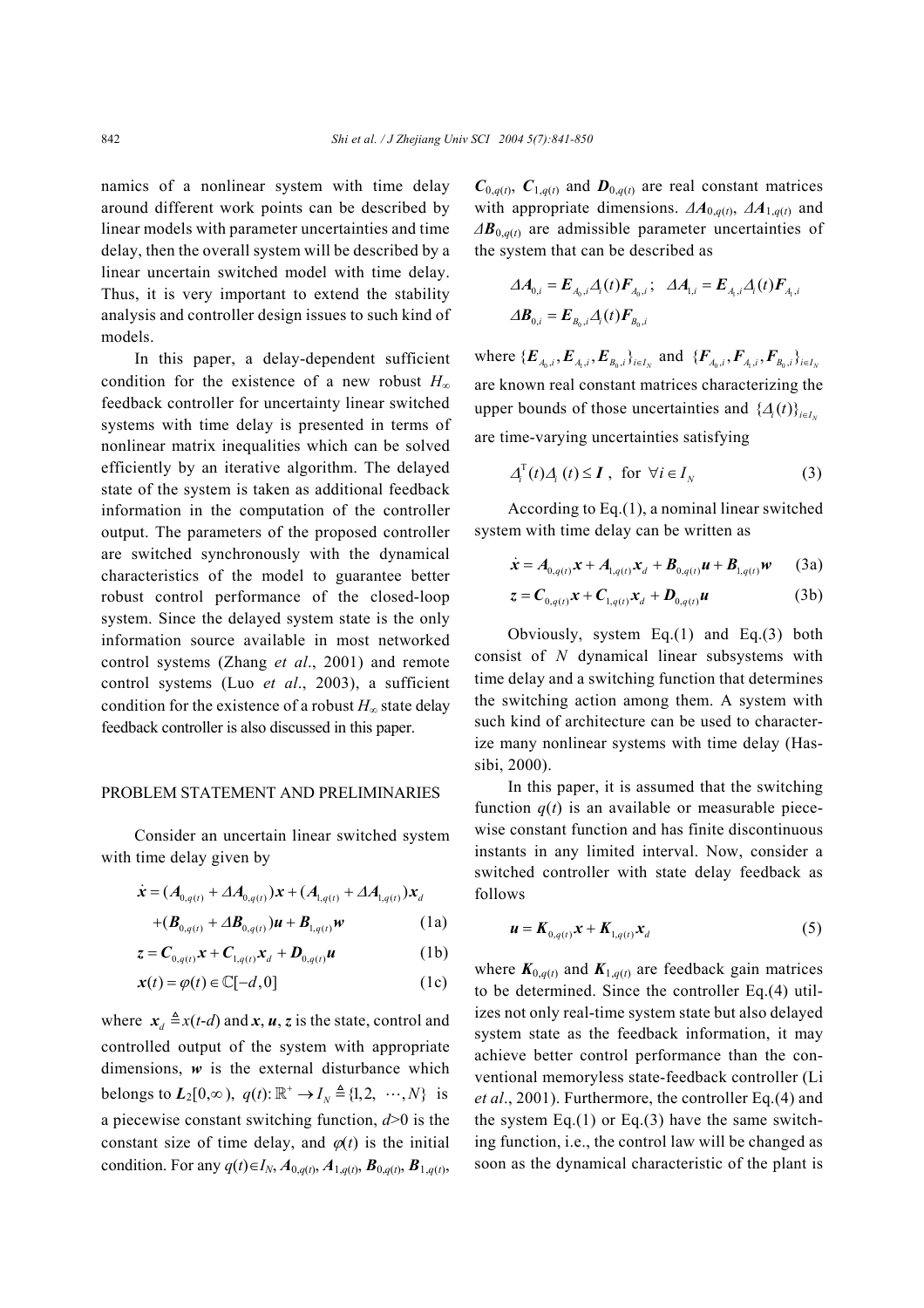remarkably changed. Then, it may achieve certain control objectives which cannot be accomplished by a conventional memoryless state-feedback controller.

Substituting Eq.(4) into Eq.(1) and Eq.(3), respectively, one obtain the corresponding closedloop systems

$$
\dot{\mathbf{x}} = \overline{A}_{0,q(t)} \mathbf{x} + \overline{A}_{1,q(t)} \mathbf{x}_d + \mathbf{B}_{1,q(t)} \mathbf{w}
$$
 (5a)

$$
z = \overline{C}_{0,q(t)} x + \overline{C}_{1,q(t)} x_d \tag{5b}
$$

and

$$
\dot{\boldsymbol{x}} = \hat{A}_{0,q(t)} \boldsymbol{x} + \hat{A}_{1,q(t)} \boldsymbol{x}_d + \boldsymbol{B}_{1,q(t)} \boldsymbol{w}
$$
 (6a)

$$
z = \overline{C}_{0,q(t)} x + \overline{C}_{1,q(t)} x_d \tag{6b}
$$

where

$$
\overline{A}_{0,q(t)} = \tilde{A}_{0,q(t)} + \tilde{B}_{0,q(t)} K_{0,q(t)} = \hat{A}_{0,q(t)} + \Delta \hat{A}_{0,q(t)},
$$
\n
$$
\overline{A}_{1,q(t)} = \tilde{A}_{1,q(t)} + \tilde{B}_{0,q(t)} K_{1,q(t)} = \hat{A}_{1,q(t)} + \Delta \hat{A}_{1,q(t)}
$$
\n
$$
\tilde{A}_{0,q(t)} = A_{0,q(t)} + \Delta A_{0,q(t)}, \ \tilde{A}_{1,q(t)} = A_{1,q(t)} + \Delta A_{1,q(t)},
$$
\n
$$
\tilde{B}_{0,q(t)} = B_{0,q(t)} + \Delta B_{0,q(t)}, \ \hat{A}_{0,q(t)} = A_{0,q(t)} + B_{0,q(t)} K_{0,q(t)}
$$
\n
$$
\hat{A}_{1,q(t)} = A_{1,q(t)} + B_{0,q(t)} K_{1,q(t)},
$$
\n
$$
\Delta \hat{A}_{0,q(t)} = \Delta A_{0,q(t)} + \Delta B_{0,q(t)} K_{0,q(t)},
$$
\n
$$
\Delta \hat{A}_{1,q(t)} = \Delta A_{1,q(t)} + \Delta B_{0,q(t)} K_{1,q(t)}
$$
\n
$$
\overline{C}_{0,q(t)} = C_{0,q(t)} + D_{0,q(t)} K_{0,q(t)},
$$
\n
$$
\overline{C}_{1,q(t)} = C_{1,q(t)} + D_{0,q(t)} K_{1,q(t)}
$$

Now, based on the closed-loop model Eq.(5), the definition of the robust stabilizable of the system Eq.(1) is proposed as follows.

**Definition** Given a scalar  $\chi$ (γ>0), the system Eq.(1) is said to be robust stabilizable with an  $H_{\infty}$ -norm bound *γ* if there exists a control law Eq.(4) such that the closed-loop system Eq.(5) with  $w(t)=0$ is globally asymptotically stable for all admissible uncertainties Eq.(2) and, under zero initial conditions, the following  $H_{\infty}$  performance is satisfied

$$
\int_0^t (z^{\mathrm{T}}(\tau)z(\tau) - \gamma^2 w^{\mathrm{T}}(\tau)w(\tau))d\tau \le 0
$$
  
for  $\forall t > 0$ ,  $\forall w \in L_2[0, \infty)$  (7)

Moreover, the controller Eq.(4) is called a robust *H*<sub>∞</sub> switched controller with state delay feedback of the system  $Eq.(1)$ .

In this paper, our aim is to find a delay- dependent condition from which a robust *H*∞ switched controller with state delay feedback of system Eq.(1) can be derived.

In obtaining the main results in the next section, the following matrix inequalities play an important role.

**Lemma 1** Assume that  $x_i, y_i \in \mathbb{R}^n, i = 1, 2, \dots, r$ and  $\Delta \in \mathbb{R}^{n \times n}$  satisfying  $\Delta \Delta^{T} \leq I$ . Then, for any scalars  $\varepsilon_i$ ,  $i=1, 2, ..., r(r+1)/2$ , the following inequality holds

$$
\sum_{i=1}^r (\boldsymbol{x}_i^{\mathrm{T}} \boldsymbol{\Delta} \boldsymbol{y}_i + \boldsymbol{y}_i^{\mathrm{T}} \boldsymbol{\Delta}^{\mathrm{T}} \boldsymbol{x}_i) \leq \boldsymbol{X}^{\mathrm{T}} \boldsymbol{\Delta} \boldsymbol{X} + \boldsymbol{Y}^{\mathrm{T}} \boldsymbol{\Delta}^{-1} \boldsymbol{Y} \qquad (8)
$$

where

$$
\boldsymbol{\Theta}(\varepsilon_1,\varepsilon_2,\cdots,\varepsilon_{\frac{r(r+1)}{2}}) \stackrel{\triangle}{=} \begin{bmatrix} \varepsilon_1 \boldsymbol{I} & \varepsilon_2 \boldsymbol{I} & \cdots & \varepsilon_r \boldsymbol{I} \\ \varepsilon_2 \boldsymbol{I} & \varepsilon_{r+1} \boldsymbol{I} & \cdots & \varepsilon_{2r-1} \boldsymbol{I} \\ \vdots & \vdots & \ddots & \vdots \\ \varepsilon_r \boldsymbol{I} & \varepsilon_{2r-1} \boldsymbol{I} & \cdots & \varepsilon_{\frac{r(r+1)}{2}} \boldsymbol{I} \end{bmatrix} > 0
$$

and

$$
X^{\mathrm{T}} \triangleq [x_1^{\mathrm{T}} \quad x_2^{\mathrm{T}} \quad \cdots \quad x_r^{\mathrm{T}}],
$$
  

$$
Y^{\mathrm{T}} \triangleq [y_1^{\mathrm{T}} \quad y_2^{\mathrm{T}} \quad \cdots \quad y_r^{\mathrm{T}}].
$$

The proof is given in Appendix.

**Lemma 2** (Moon *et al.*, 2001) Assume  $a(\cdot) \in \mathbb{R}^{n_a}$ and  $\mathbf{b}(\cdot) \in \mathbb{R}^{n_b}$  are real vector functions and  $N(\cdot) \in$  $\mathbb{R}^{n_a \times n_b}$  is defined on the interval  $\Omega$ . Then, for any matrices  $X \in \mathbb{R}^{n_a \times n_a}$ ,  $Y \in \mathbb{R}^{n_a \times n_b}$  and  $Z \in \mathbb{R}^{n_b \times n_b}$ , the following inequality holds

$$
-2\int_{\Omega} a^{T}(v)N(v)b(v)dv
$$
  
\n
$$
\leq \int_{\Omega} \begin{bmatrix} a(v) \\ b(v) \end{bmatrix}^{T} \begin{bmatrix} X & Y-N(v) \\ Y^{T}-N^{T}(v) & Z \end{bmatrix} \begin{bmatrix} a(v) \\ b(v) \end{bmatrix} dv \quad (9)
$$

where

$$
\begin{bmatrix} X & Y \\ Y^T & Z \end{bmatrix} \geq 0.
$$

#### MAIN RESULTS

In this section, the control problem of the nominal system Eq.(3) is considered first and a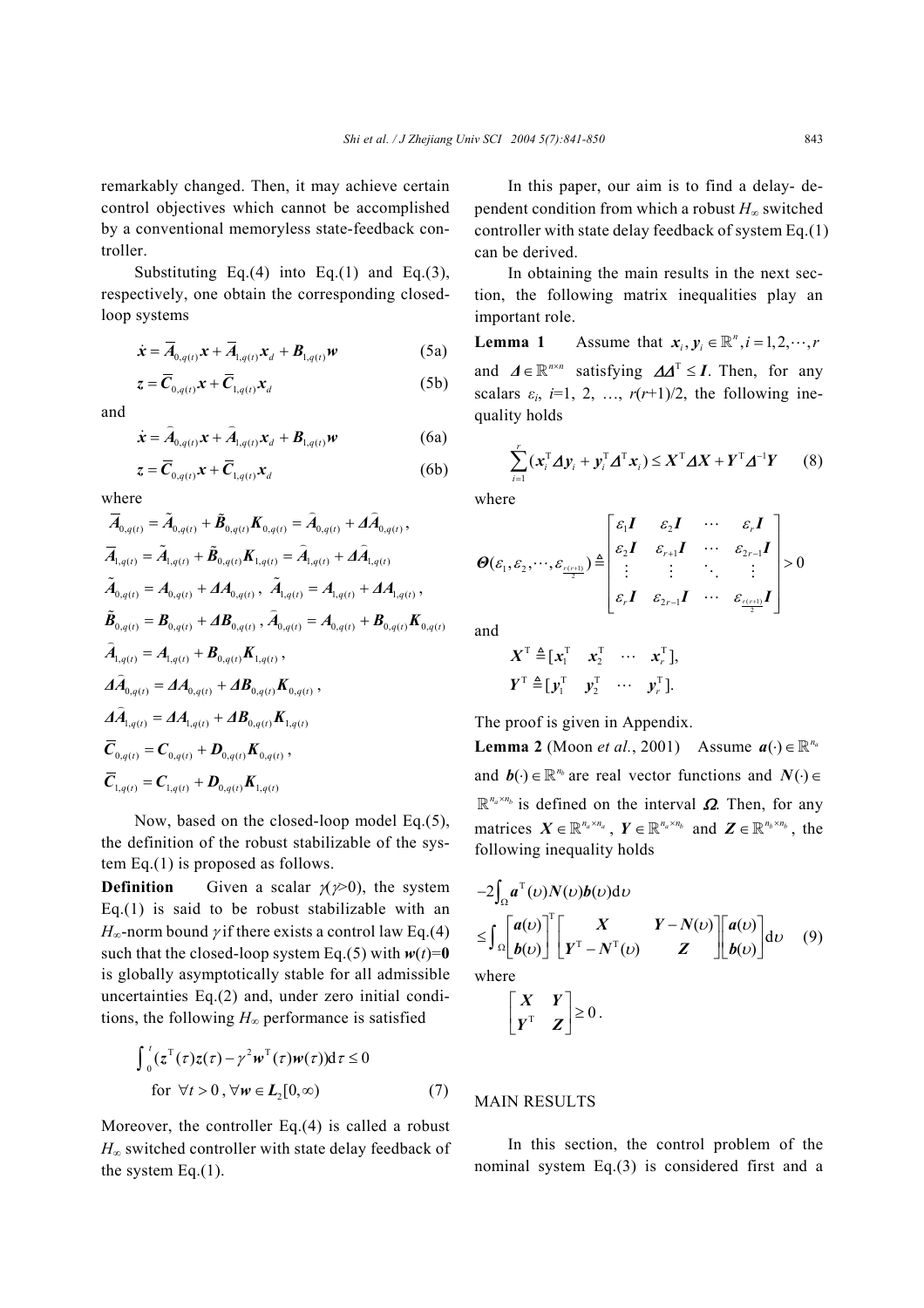delay-dependent sufficient condition for the existence of a  $H_{\infty}$  switched controller with state delay feedback is presented as follows.

**Theorem 1** Given scalars  $\overline{d}(\overline{d} > 0)$  and  $\gamma \gg 0$ ), the system Eq.(3) is stabilizable with an  $H_{\infty}$ -norm bound  $\gamma$  for any time delay constant *d* satisfying  $0 \le d \le \overline{d}$  if there exist matrices  $Q>0$ ,  $W>0$ ,  $U>0$ ,  ${M_i > 0}_{i \in I_N}$  and  ${L_{0,i}, L_{1,i}, N_i}_{i \in I_N}$  such that the following matrix inequalities are satisfied

$$
\begin{bmatrix}\n\mathbf{Q}_{1}(i) & \mathbf{Q}_{2}(i) & \mathbf{B}_{1,i} & \mathbf{Q}_{4}(i) & \mathbf{Q}_{5}(i) \\
\ast & -\mathbf{W} & \mathbf{0} & \mathbf{Q}_{24}(i) & \mathbf{Q}_{25}(i) \\
\star & \ast & -\gamma \mathbf{I} & \mathbf{0} & \bar{d} \mathbf{B}_{1,i}^{\mathrm{T}} \\
\star & \ast & \ast & -\gamma \mathbf{I} & \mathbf{0} \\
\star & \ast & \ast & \ast & -\bar{d} \mathbf{U}\n\end{bmatrix} < 0
$$
\n(10a)\n
$$
\begin{bmatrix}\n\mathbf{M}_{i} & \mathbf{N}_{i} \\
\mathbf{N}_{i}^{\mathrm{T}} & \mathbf{Q} \mathbf{U}^{-1} \mathbf{Q}\n\end{bmatrix} \geq 0
$$
\n(12b)

where

$$
\begin{split} \mathbf{\Omega}_{11}(i) &= A_{0,i} \mathbf{Q} + \mathbf{Q} A_{0,i}^{\mathrm{T}} + \mathbf{B}_{0,i} \mathbf{L}_{0,i} + \mathbf{L}_{0,i}^{\mathrm{T}} \mathbf{B}_{0,i}^{\mathrm{T}} \\ &+ \overline{d} \mathbf{M}_{i} + \mathbf{N}_{i} + \mathbf{N}_{i}^{\mathrm{T}} + \mathbf{W} \\ \mathbf{\Omega}_{12}(i) &= A_{1,i} \mathbf{Q} + \mathbf{B}_{0,i} \mathbf{L}_{1,i} - \mathbf{N}_{i} \,, \, \mathbf{\Omega}_{14}(i) = \mathbf{Q} \mathbf{C}_{0,i}^{\mathrm{T}} + \mathbf{L}_{0,i}^{\mathrm{T}} \mathbf{D}_{0,i}^{\mathrm{T}} \,, \\ \mathbf{\Omega}_{15}(i) &= \overline{d} \left( \mathbf{Q} A_{0,i}^{\mathrm{T}} + \mathbf{L}_{0,i}^{\mathrm{T}} \mathbf{B}_{0,i}^{\mathrm{T}} \right) \\ \mathbf{\Omega}_{24}(i) &= \mathbf{Q} \mathbf{C}_{1,i}^{\mathrm{T}} + \mathbf{L}_{1,i}^{\mathrm{T}} \mathbf{D}_{0,i}^{\mathrm{T}} \,, \, \mathbf{\Omega}_{25}(i) = \overline{d} \left( \mathbf{Q} A_{1,i}^{\mathrm{T}} + \mathbf{L}_{1,i}^{\mathrm{T}} \mathbf{B}_{0,i}^{\mathrm{T}} \right) \,. \end{split}
$$

Moreover, the suitable feedback gain matrices of controller Eq.(4) can be constructed by  $K_{0,i} = L_{0,i} Q^{-1}$  and  $K_{1,i} = L_{1,i} Q^{-1}$ .

**Proof** Since the switching function  $q(t)$  is a piecewise constant function and has finite discontinuous instants in any limited interval,  $x(t)$  must be a strongly continuous function of *t* and piecewise differentiable. Based on real function theory, the following equation holds

$$
\boldsymbol{x}_{d} = \boldsymbol{x} - \int_{t-d}^{t} \dot{\boldsymbol{x}}(\tau) d\tau
$$

Then, the closed-loop system Eq.(6a) can be rewritten as

$$
\dot{\bm{x}} = (\hat{A}_{0,q(t)} + \hat{A}_{1,q(t)})\bm{x} + \bm{B}_{1,q(t)}\bm{w} - \hat{A}_{1,q(t)}\int_{t-d}^{t} \dot{\bm{x}}(\tau) d\tau.
$$

Choose the Lyapunov functional candidate as

$$
V(\mathbf{x}(t)) = V_1(t) + V_2(t) + V_3(t)
$$

where

$$
V_1(t) = \mathbf{x}^{\mathrm{T}} \mathbf{P} \mathbf{x}
$$
  
\n
$$
V_2(t) = \int_{-d}^{0} \int_{t+\tau}^{t} \dot{\mathbf{x}}^{\mathrm{T}}(v) \mathbf{R} \dot{\mathbf{x}}(v) \mathrm{d}v \mathrm{d}\tau
$$
  
\n
$$
V_3(t) = \int_{t-d}^{t} \mathbf{x}^{\mathrm{T}}(v) \mathbf{T} \mathbf{x}(v) \mathrm{d}v
$$

and *P*, *R*, *T* are positive definite matrices. When the value of  $q(t)$  is fixed, the derivative of  $V_1(t)$  is

$$
\dot{V}_1(t)\Big|_{q(t)=i} = \mathbf{x}^{\mathrm{T}}((\hat{A}_{0,i} + \hat{A}_{1,i})^{\mathrm{T}} \mathbf{P} + \mathbf{P}(\hat{A}_{0,i} + \hat{A}_{1,i}))\mathbf{x}
$$

$$
+ 2\mathbf{x}^{\mathrm{T}} \mathbf{P} \mathbf{B}_{1,i} \mathbf{w} - 2\mathbf{x}^{\mathrm{T}} \mathbf{P} \hat{A}_{1,i} \int_{t-d}^{t} \dot{\mathbf{x}}(\tau) d\tau
$$

By defining  $a(·)$ ,  $b(·)$ , and  $N(·)$  in Lemma 2 as  $a(v) \triangleq x(t), b(v) \triangleq \dot{x}(t)$  and  $N(v) \triangleq P\hat{A}_{1,i}$  for all  $v \in [t - d, t]$  and applying matrix inequality Eq.(9), it is obtained that

$$
\begin{aligned}\n\dot{V}_1(x)\Big|_{q(t)=i} \\
&\leq \mathbf{x}^{\mathrm{T}}(\widehat{\boldsymbol{A}}_{0,i}^{\mathrm{T}}\boldsymbol{P}+\boldsymbol{P}\widehat{\boldsymbol{A}}_{0,i}+\overline{d}\widehat{\boldsymbol{M}}_i+\widehat{\boldsymbol{N}}_i+\widehat{\boldsymbol{N}}_i^{\mathrm{T}})\mathbf{x}+2\mathbf{x}^{\mathrm{T}}\boldsymbol{P}\boldsymbol{B}_{1,i}\boldsymbol{w} \\
&+2\mathbf{x}^{\mathrm{T}}(\boldsymbol{P}\widehat{\boldsymbol{A}}_{1,i}-\widehat{\boldsymbol{N}}_i)\mathbf{x}_d+\int_{t-d}^{t}\dot{\mathbf{x}}^{\mathrm{T}}(\tau)\boldsymbol{R}\dot{\mathbf{x}}(\tau)\mathrm{d}\tau\n\end{aligned}
$$

where  $\hat{M}_i > 0$  and  $\hat{N}_i$ l.  $N_i$  are matrices with appropriate dimensions and satisfy the following matrix inequalities for all  $i \in I_N$ 

$$
\begin{bmatrix} \hat{\mathbf{M}}_i & \hat{\mathbf{N}}_i \\ \hat{\mathbf{N}}_i^{\mathrm{T}} & \mathbf{R} \end{bmatrix} \ge 0.
$$
 (11a)

Moreover,

$$
\dot{V}_2(t)\Big|_{q(t)=i}
$$
\n
$$
\leq \overline{d}(\hat{A}_{0,i}\mathbf{x} + \hat{A}_{1,i}\mathbf{x}_d + \mathbf{B}_{1,i}\mathbf{w})^{\mathrm{T}}\mathbf{R}(\hat{A}_{0,i}\mathbf{x} + \hat{A}_{1,i}\mathbf{x}_d + \mathbf{B}_{1,i}\mathbf{w})
$$
\n
$$
-\int_{t-d}^{t} \dot{\mathbf{x}}^{\mathrm{T}}(\tau)\mathbf{R}\dot{\mathbf{x}}(\tau)d\tau
$$
\n
$$
\dot{V}_3(t)\Big|_{q(t)=i} = \mathbf{x}^{\mathrm{T}}\mathbf{Tx} - \mathbf{x}_d^{\mathrm{T}}\mathbf{Tx}_d
$$

Thus, it results

$$
\dot{V}(\mathbf{x}(t))\Big|_{q(t)=i} + \gamma^{-1}\mathbf{z}^{\mathrm{T}}\mathbf{z} - \gamma \mathbf{w}^{\mathrm{T}}\mathbf{w}
$$
\n
$$
= \dot{V}_1(t)\Big|_{q(t)=i} + \dot{V}_2(t)\Big|_{q(t)=i} + \dot{V}_3(t)\Big|_{q(t)=i} + \gamma^{-1}\mathbf{z}^{\mathrm{T}}\mathbf{z} - \gamma \mathbf{w}^{\mathrm{T}}\mathbf{w}
$$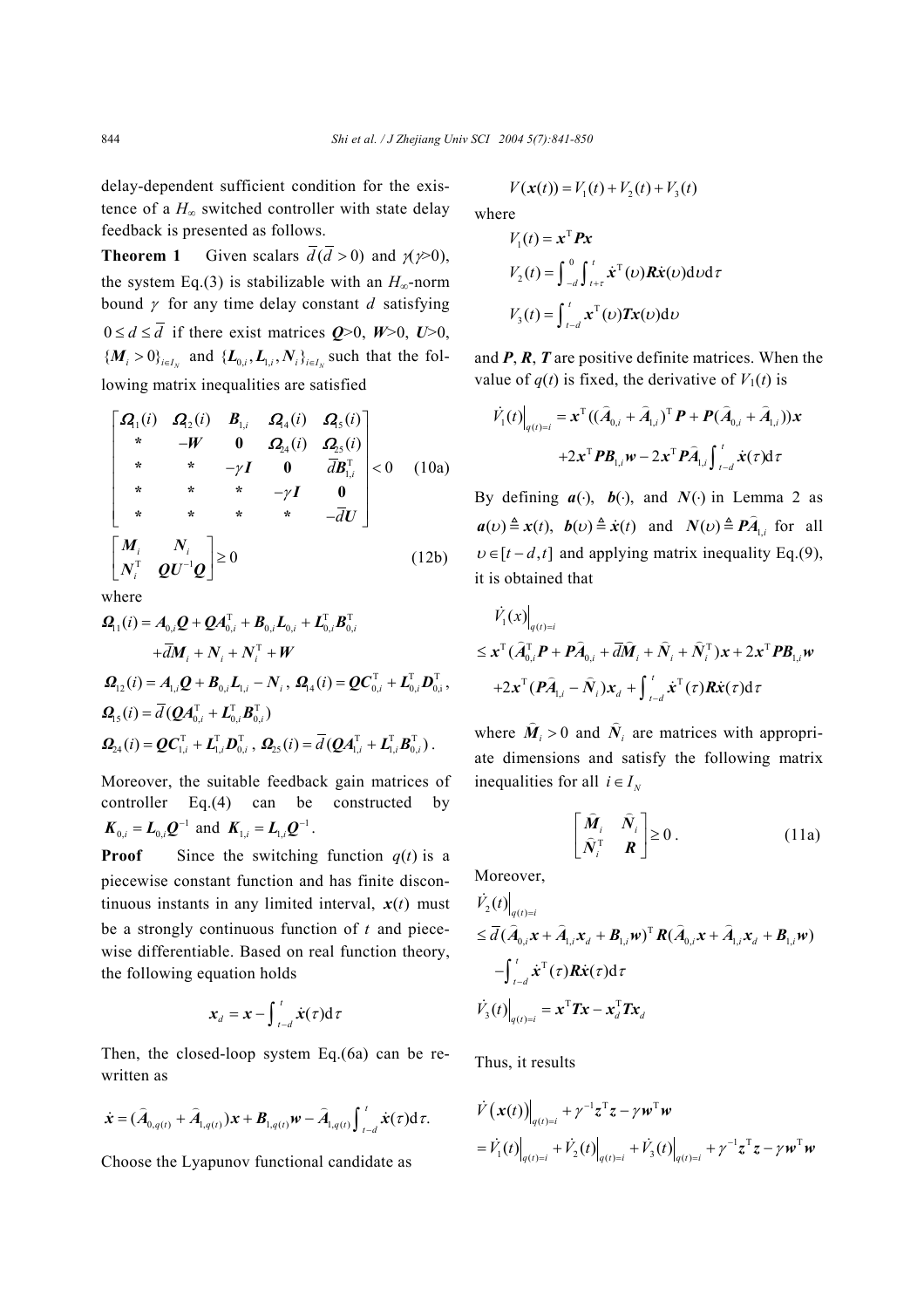$$
\leq \begin{bmatrix} x \\ x_d \\ w \end{bmatrix}^T \begin{bmatrix} \hat{\Omega}(i) & -\hat{N}_i + P\hat{A}_{1,i} & PB_{1,i} \\ * & -T & 0 \\ * & * & -\gamma I \end{bmatrix}
$$

$$
+ \overline{d} \begin{bmatrix} \hat{A}_{0,i}^T \\ \hat{A}_{1,i}^T \\ B_{1,i}^T \end{bmatrix} R \begin{bmatrix} \hat{A}_{0,i} & \hat{A}_{1,i} & B_{1,i} \end{bmatrix}
$$

$$
+ \gamma^{-1} \begin{bmatrix} \overline{C}_{0,i}^T \\ \overline{C}_{1,i}^T \end{bmatrix} \begin{bmatrix} \overline{C}_{0,i} & \overline{C}_{1,i} & 0 \end{bmatrix} \begin{bmatrix} x \\ x_d \\ w \end{bmatrix}
$$

where ,  $\hat{\mathbf{\Omega}}(i) = \hat{A}_{0,i}^{T} \mathbf{P} + \mathbf{P} \hat{A}_{0,i} + \overline{d} \hat{M}_i + \hat{N}_i + \hat{N}_i^{T} + \mathbf{T}$ .

By using Schur-Complement (Boyd *et al*., 1994), it is concluded that a sufficient condition for  $\hat{V}(\mathbf{x}(t))|_{a(t)=i} + \gamma^{-1}\mathbf{z}^{T}\mathbf{z} - \gamma\mathbf{w}^{T}\mathbf{w} < 0$  for all  $i \in I_N$  is the following matrix inequalities and Eq.(11a) are satisfied for all  $i \in I_N$ 

$$
\begin{bmatrix}\n\hat{\mathbf{\Omega}}(i) & -\hat{N}_{i} + \hat{\mathbf{P}} \hat{\mathbf{A}}_{1,i} & \mathbf{P} \mathbf{B}_{1,i} & \overline{\mathbf{C}}_{0,i}^{T} & \overline{d} \overline{\mathbf{\mathcal{A}}}_{0,i}^{T} \\
\ast & -\mathbf{T} & \mathbf{0} & \overline{\mathbf{C}}_{1,i}^{T} & \overline{d} \overline{\mathbf{\mathcal{A}}}_{1,i}^{T} \\
\ast & \ast & -\gamma \mathbf{I} & \mathbf{0} & \overline{d} \mathbf{B}_{1,i}^{T} \\
\ast & \ast & \ast & -\gamma \mathbf{I} & \mathbf{0} \\
\ast & \ast & \ast & -\gamma \mathbf{I} & \mathbf{0} \\
\ast & \ast & \ast & \overline{d} \mathbf{R}^{-1}\n\end{bmatrix} < 0 \quad (11b)
$$

Now, by pre- and post-multiplying diag{*P*<sup>−</sup><sup>1</sup> , *P*<sup>−1</sup>} and diag{*P*<sup>−1</sup>, *P*<sup>−1</sup>, *I*, *I*, *I*} to Eq.(11a) and Eq.(11b), respectively, and setting  $Q = P^{-1}$ ,  $W = P^{-1}T$  $P^{-1}$ ,  $L_{0,i} = K_{0,i}P^{-1}$ ,  $L_{1,i} = K_{1,i}P^{-1}$ ,  $U = R^{-1}$ ,  $M_i = P^{-1}\hat{M}_iP^{-1}$ and  $N_i = P^{-1} \hat{N}_i P^{-1}$ , it can be concluded that Eq.(11)  $\Leftrightarrow$  Eq.(10), i.e., the satisfying of Eq.(10) implies that the following inequality holds almost everywhere on *t* 

$$
\dot{V}\left(\boldsymbol{x}(t)\right) + \gamma^{-1}\boldsymbol{z}^{\mathrm{T}}\boldsymbol{z} - \gamma \boldsymbol{w}^{\mathrm{T}}\boldsymbol{w} < \boldsymbol{0}_{a.e.} \tag{12}
$$

Considering the continuity of  $x(t)$  one can conclude that  $V(x(t))$  is a globally Lyapunov function of the closed-loop system Eq.(6) with  $w(t)=0$ . Under the zero initial conditions and by integrating the left-hand of Eq.(12) from 0 to *t*, the following inequality is obtained

$$
\int_0^t (\gamma^{-1} z^{\mathrm{T}}(\tau) z(\tau) - \gamma w^{\mathrm{T}}(\tau) w(\tau)) \mathrm{d}\tau < -V(x(t)) \leq 0
$$

which implies that the closed-loop system Eq.(6) satisfies the given  $H_{\infty}$  performance Eq.(7).

Now, we extend Theorem 1 to designing a robust *H*∞ switched controller with state delay feedback for the uncertain linear switched system with time delay described by Eq.(1).

**Theorem 2** Given scalars  $\overline{d}(\overline{d} > 0)$  and  $\gamma \gg 0$ ), the system Eq.(1) is robustly stabilizable with an  $H_{\infty}$ -norm bound  $\gamma$  for any time delay constant *d* satisfying  $0 \le d \le \overline{d}$  if there exist scalars  $\varepsilon_i \ge 0$ , for *j*=1,2,...,16, *i*∈*I<sub>N</sub>* and matrices  $Q>0$ ,  $W>0$ ,  $U>0$ ,  ${M_i > 0}_{i \in I_v}$  and  ${L_{0,i}, L_{1,i}, N_i}_{i \in I_v}$  such that the following matrix inequalities are satisfied.

$$
\begin{bmatrix}\n\mathbf{Q}_{1}(i) & \mathbf{Q}_{2}(i) & \mathbf{B}_{1,i} & \mathbf{Q}_{4}(i) & \mathbf{Q}_{5}(i) & \hat{\mathbf{Q}}_{6}(i) \\
\ast & -\mathbf{W} & \mathbf{0} & \mathbf{Q}_{24}(i) & \mathbf{Q}_{25}(i) & \hat{\mathbf{Q}}_{26}(i) \\
\ast & \ast & -\gamma \mathbf{I} & \mathbf{0} & d\mathbf{B}_{1,i}^{\mathrm{T}} & \mathbf{0} \\
\ast & \ast & \ast & -\gamma \mathbf{I} & \mathbf{0} & \mathbf{0} \\
\ast & \ast & \ast & \ast & \mathbf{Q}_{5}(i) & \mathbf{0} \\
\ast & \ast & \ast & \ast & \mathbf{Q}_{6}(i)\n\end{bmatrix} < 0
$$
\n(13a)

$$
\begin{bmatrix} M_i & N_i \\ N_i^{\mathrm{T}} & \mathbf{Q} \mathbf{U}^{-1} \mathbf{Q} \end{bmatrix} \geq 0 \text{ for } \forall i \in I_N \tag{13b}
$$

where

$$
\mathbf{Q}_{1}(i) = A_{0,i}\mathbf{Q} + \mathbf{Q}A_{0,i}^{T} + \mathbf{B}_{0,i}L_{0,i} + L_{0,i}^{T}\mathbf{B}_{0,i}^{T} + \overline{d}\mathbf{M}_{i} \n+ N_{i} + N_{i}^{T} + W + \varepsilon_{1,i}\mathbf{E}_{A_{0},i}\mathbf{E}_{A_{0},i}^{T} + \varepsilon_{4,i}\mathbf{E}_{A_{1},i}\mathbf{E}_{A_{1},i}^{T} \n+ (\varepsilon_{7,i} + 2\varepsilon_{8,i} + \varepsilon_{11,i})\mathbf{E}_{B_{0},i}\mathbf{E}_{B_{0},i}^{T}, \n\mathbf{Q}_{12}(i) = A_{1,i}\mathbf{Q} + \mathbf{B}_{0,i}\mathbf{L}_{1,i} - N_{i}, \ \mathbf{\Omega}_{14}(i) = \mathbf{Q}\mathbf{C}_{0,i}^{T} + \mathbf{L}_{0,i}^{T}\mathbf{D}_{0,i}^{T}, \n\mathbf{Q}_{24}(i) = \mathbf{Q}\mathbf{C}_{1,i}^{T} + \mathbf{L}_{1,i}^{T}\mathbf{D}_{0,i}^{T}, \ \mathbf{\Omega}_{25}(i) = \overline{d}(\mathbf{Q}\mathbf{A}_{1,i}^{T} + \mathbf{L}_{1,i}^{T}\mathbf{B}_{0,i}^{T}), \n\mathbf{Q}_{15}(i) = \overline{d}(\mathbf{Q}\mathbf{A}_{0,i}^{T} + \mathbf{L}_{0,i}^{T}\mathbf{B}_{0,i}^{T}) + \varepsilon_{2,i}\mathbf{E}_{A_{0},i}\mathbf{E}_{A_{0},i}^{T} + \varepsilon_{5,i}\mathbf{E}_{A_{1},i}\mathbf{E}_{A_{1},i}^{T} \n+ (\varepsilon_{9,i} + \varepsilon_{10,i} + \varepsilon_{12,i} + \varepsilon_{13,i})\mathbf{E}_{B_{0},i}\mathbf{E}_{B_{0},i}^{T}, \n\mathbf{Q}_{25}(i) = -\overline{d}\mathbf{U} + \varepsilon_{3,i}\mathbf{E}_{A_{0},i}\mathbf{E}_{A_{0},i}^{T} + \varepsilon_{6,i}\mathbf{E}_{A_{1},i}\mathbf{E}_{A_{1},i}^{T} \n+ (\varepsilon_{14,i
$$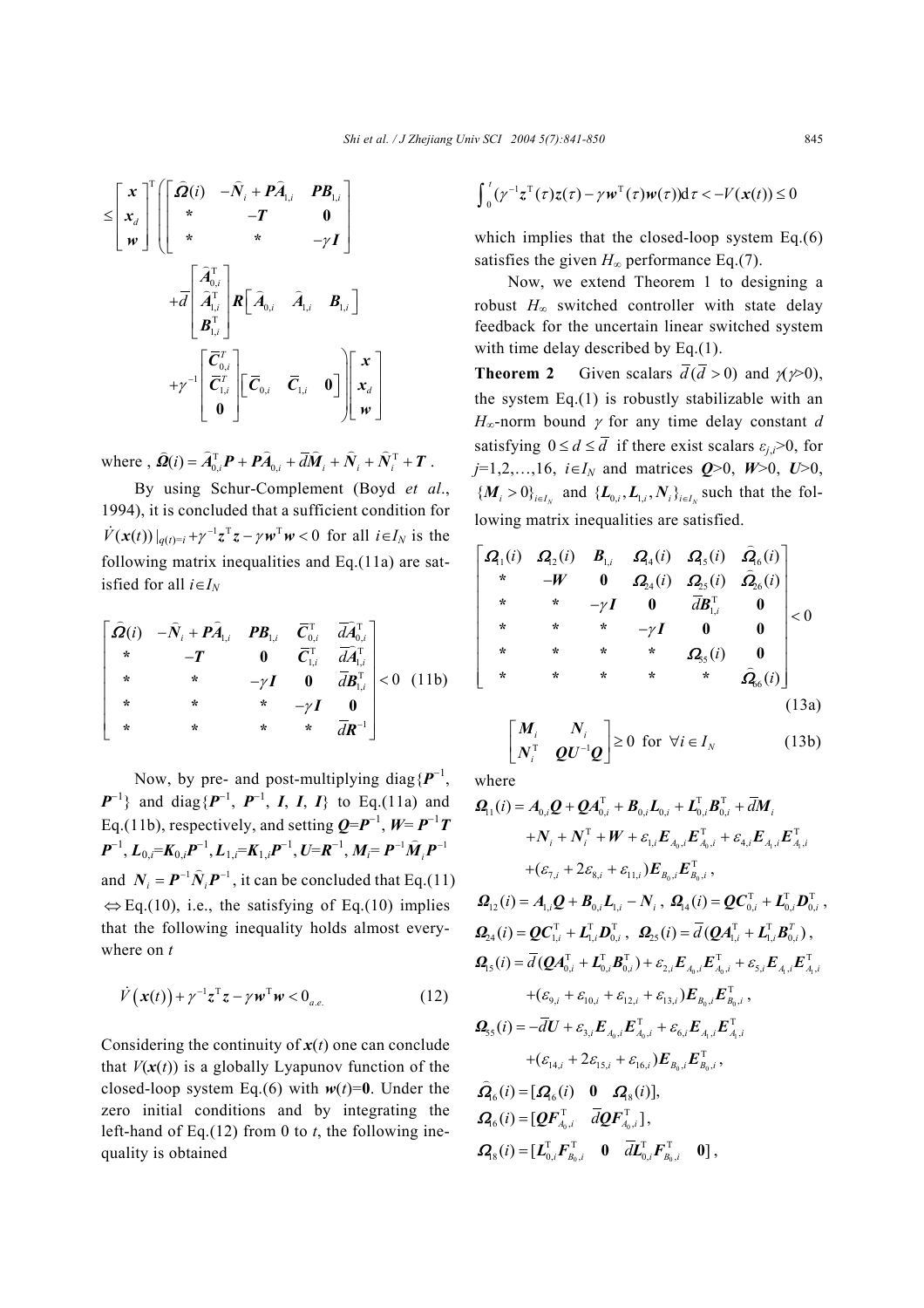$$
\hat{\Omega}_{26}(i) = [\mathbf{0} \quad \mathbf{\Omega}_{27}(i) \quad \mathbf{\Omega}_{28}(i)], \n\mathbf{\Omega}_{27}(i) = [\mathbf{Q} \mathbf{F}_{A_i,i}^{\mathrm{T}} \quad \overline{d} \mathbf{Q} \mathbf{F}_{A_i,i}^{\mathrm{T}}], \n\mathbf{\Omega}_{28}(i) = [\mathbf{0} \quad \mathbf{L}_{1,i}^{\mathrm{T}} \mathbf{F}_{B_0,i}^{\mathrm{T}} \quad \mathbf{0} \quad \overline{d} \mathbf{L}_{1,i}^{\mathrm{T}} \mathbf{F}_{B_0,i}^{\mathrm{T}}], \n\hat{\mathbf{\Omega}}_{66}(i) = \text{diag}(\mathbf{\Omega}_{66}(i), \mathbf{\Omega}_{77}(i), \mathbf{\Omega}_{88}(i)), \n\mathbf{\Omega}_{66}(i) = -\mathbf{\Theta}(\varepsilon_{1,i}, \varepsilon_{2,i}, \varepsilon_{3,i}), \n\mathbf{\Omega}_{77}(i) = -\mathbf{\Theta}(\varepsilon_{4,i}, \varepsilon_{5,i}, \varepsilon_{6,i}), \n\mathbf{\Omega}_{88}(i) = -\mathbf{\Theta}(\varepsilon_{7,i}, \varepsilon_{8,i}, \cdots \varepsilon_{16,i}),
$$

Moreover, the suitable feedback gain matrices of controller Eq.(4) can be constructed by  $K_{0,i} = L_{0,i}Q^{-1}$ and  $K_{1,i} = L_{1,i} Q^{-1}$ .

**Proof** According to Theorem 1 and by replacing  $A_{0i}$ ,  $A_{1i}$  and  $B_{0i}$  in matrix inequalities Eq.(10a) with  $\tilde{A}_{0i}$ ,  $\tilde{A}_{1i}$  and  $\tilde{B}_{0i}$ , respectively, it is obtained that the sufficient conditions for the system  $Eq.(1)$ being robustly stabilizable with an *H*∞-norm bound <sup>γ</sup> are as follows

$$
\begin{bmatrix} x_1 \\ x_2 \\ x_3 \\ x_4 \\ x_5 \end{bmatrix} \begin{bmatrix} \tilde{\mathbf{Q}}_1(i) & \tilde{\mathbf{Q}}_2(i) & \mathbf{B}_{1,i} & \mathbf{Q}_4(i) & \tilde{\mathbf{Q}}_5(i) \\ \ast & -\mathbf{W} & \mathbf{0} & \mathbf{Q}_2(1) & \tilde{\mathbf{Q}}_5(i) \\ \ast & \ast & -\gamma \mathbf{I} & \mathbf{0} & \bar{d} \mathbf{B}_{1,i}^{\mathrm{T}} \\ \ast & \ast & \ast & -\gamma \mathbf{I} & \mathbf{0} \\ \ast & \ast & \ast & -\gamma \mathbf{I} & \mathbf{0} \\ \ast & \ast & \ast & \ast & -\bar{d} \mathbf{U} \end{bmatrix} \begin{bmatrix} x_1 \\ x_2 \\ x_3 \\ x_4 \\ x_5 \end{bmatrix}
$$
\n
$$
<0
$$
\n
$$
<0
$$
\n
$$
(14a)
$$

$$
\begin{bmatrix} M_i & N_i \\ N_i^{\mathrm{T}} & \mathbf{Q} \mathbf{U}^{-1} \mathbf{Q} \end{bmatrix} \geq 0, \text{ for } \forall i \in I_N \tag{14b}
$$

where

$$
\tilde{\mathbf{\Omega}}_{1}(i) = \tilde{A}_{0,i}\mathbf{Q} + \mathbf{Q}\tilde{A}_{0,i}^{\mathrm{T}} + \tilde{\mathbf{B}}_{0,i}\mathbf{L}_{0,i} + \mathbf{L}_{0,i}^{\mathrm{T}}\tilde{\mathbf{B}}_{0,i}^{\mathrm{T}} \n+ \overline{d}\mathbf{M}_{i} + \mathbf{N}_{i} + \mathbf{N}_{i}^{\mathrm{T}} + \mathbf{W} ,\n\tilde{\mathbf{\Omega}}_{2}(i) = \tilde{\mathbf{A}}_{1,i}\mathbf{Q} + \tilde{\mathbf{B}}_{0,i}\mathbf{L}_{1,i} - \mathbf{N}_{i} ,\n\tilde{\mathbf{\Omega}}_{5}(i) = \overline{d}(\mathbf{Q}\tilde{\mathbf{A}}_{0,i}^{\mathrm{T}} + \mathbf{L}_{0,i}^{\mathrm{T}}\tilde{\mathbf{B}}_{0,i}^{\mathrm{T}}),\n\tilde{\mathbf{\Omega}}_{25}(i) = \overline{d}(\mathbf{Q}\tilde{\mathbf{A}}_{1,i}^{\mathrm{T}} + \mathbf{L}_{1,i}^{\mathrm{T}}\tilde{\mathbf{B}}_{0,i}^{\mathrm{T}}),
$$

and  $x_i$ ,  $i=1,2,...,5$  are arbitrary real vectors with appropriate dimensions. The matrix inequality Eq.(14a) can be rewritten as

| $\begin{bmatrix} x_1 \\ x_2 \\ x_3 \\ x_4 \\ x_5 \end{bmatrix}^{\text{T}} \begin{bmatrix} \boldsymbol{\Omega'}_{11}(i) & \boldsymbol{\Omega}_{2}(i) & \boldsymbol{\mathcal{B}}_{1,i} & \boldsymbol{\Omega}_{4}(i) & \boldsymbol{\Omega'}_{15}(i) \\ * & -\boldsymbol{W} & \boldsymbol{0} & \boldsymbol{\Omega}_{24}(i) & \boldsymbol{\Omega}_{25}(i) \\ * & * & -\gamma \boldsymbol{I} & \boldsymbol{0} & \bar{d} \boldsymbol{\mathcal{B}}_{1,i}^{\text{T}} \\ * & * & * & -\gamma \boldsymbol{I} & \boldsymbol{0} \\ * & * & * & *$ |  |  |  |
|--------------------------------------------------------------------------------------------------------------------------------------------------------------------------------------------------------------------------------------------------------------------------------------------------------------------------------------------------------------------------------------------------------------------------------------------------------------------------------------------------------------------------------------|--|--|--|
|                                                                                                                                                                                                                                                                                                                                                                                                                                                                                                                                      |  |  |  |

 $+\boldsymbol{\Phi}_1(i) + \boldsymbol{\Phi}_2(i) + \boldsymbol{\Phi}_3(i) < 0$ 

where

$$
\begin{split}\n\Phi_{\!\!i}(i) &= 2\mathbf{x}_{\!\!1}^{\!\top} \boldsymbol{E}_{A_0,i} \boldsymbol{A}_{\!\!f} \boldsymbol{F}_{A_0,i} \boldsymbol{Q} \mathbf{x}_{\!\!1} + 2\mathbf{x}_{\!\!s}^{\!\top} \overline{d} \boldsymbol{E}_{A_0,i} \boldsymbol{A}_{\!\!f} \boldsymbol{F}_{A_0,i} \boldsymbol{Q} \mathbf{x}_{\!\!1} \,, \\
\Phi_{\!\!2}(i) &= 2\mathbf{x}_{\!\!1}^{\!\top} \boldsymbol{E}_{A_1,i} \boldsymbol{A}_{\!\!f} \boldsymbol{F}_{A_1,i} \boldsymbol{Q} \mathbf{x}_{\!\!2} + 2\mathbf{x}_{\!\!s}^{\!\top} \overline{d} \boldsymbol{E}_{A_1,i} \boldsymbol{A}_{\!\!f} \boldsymbol{F}_{A_1,i} \boldsymbol{Q} \mathbf{x}_{\!\!2} \,, \\
\Phi_{\!\!3}(i) &= 2\mathbf{x}_{\!\!1}^{\!\top} \boldsymbol{E}_{B_0,i} \boldsymbol{A}_{\!\!f} \boldsymbol{F}_{B_0,i} \boldsymbol{L}_{0,i} \mathbf{x}_{\!\!1} + 2\mathbf{x}_{\!\!1}^{\!\top} \boldsymbol{E}_{B_0,i} \boldsymbol{A}_{\!\!f} \boldsymbol{F}_{B_0,i} \boldsymbol{L}_{1,i} \mathbf{x}_{\!\!2} \\
&\quad + 2\mathbf{x}_{\!\!s}^{\!\top} \overline{d} \boldsymbol{E}_{B_0,i} \boldsymbol{A}_{\!\!f} \boldsymbol{F}_{B_0,i} \boldsymbol{L}_{0,i} \mathbf{x}_{\!\!1} + 2\mathbf{x}_{\!\!s}^{\!\top} \overline{d} \boldsymbol{E}_{B_0,i} \boldsymbol{A}_{\!\!f} \boldsymbol{F}_{B_0,i} \boldsymbol{L}_{1,i} \mathbf{x}_{\!\!2} \,, \\
\mathbf{\boldsymbol{\Omega}}_{\!\!i}(i) &= \boldsymbol{A}_{0,i} \boldsymbol{Q} + \boldsymbol{Q} \boldsymbol{A}_{0,i}^{\!\top} + \boldsymbol{B}_{0,i} \boldsymbol{L}_{0,i} + \boldsymbol{L}_{0,i}^{\!\top} \boldsymbol{B}_{0,i}^{\!\top} \\
&\quad + \overline{d} \boldsymbol{M}_{i} + \boldsymbol{N
$$

Now, according to Schur-Complement (Boyd *et al*., 1994) and using Lemma 1, one can understand that Eq.(14a) $\Leftarrow$ Eq.(13a), which completes the proof.

Considering the real-time state information cannot be available in most applications, such as networked control systems (Zhang *et al*., 2001) and remote control systems (Luo *et al*., 2003), we have to design a state delay feedback controller to guarantee the robust stability of the closed-loop system. By setting  $L_{0,i}=0$ , Theorem 2 can be extended to this case.

**Theorem 3** Given scalars  $\overline{d}(\overline{d} > 0)$  and  $y \gg 0$ . If there exist scalars  $\varepsilon_{j,i}$ >0,  $j=1,2,...,9$  and matrices *Q*>0, *W*>0, *U*>0, { $M_i > 0$ }<sub>*i*e*I<sub>N</sub>*</sub> and { $L_{0,i}$ ,  $L_{1,i}$ ,  $N_i$ }<sub>*ieI<sub>N</sub>*</sub> such that the following matrix inequalities are satisfied for all  $i \in I_N$ 

$$
\begin{bmatrix}\n\mathbf{Q}_{1}(i) & \mathbf{Q}_{2}(i) & \mathbf{B}_{1,i} & \mathbf{Q}_{4}(i) & \mathbf{Q}_{5}(i) & \hat{\mathbf{Q}}_{6}(i) \\
\ast & -W & 0 & \mathbf{Q}_{24}(i) & \mathbf{Q}_{25}(i) & \hat{\mathbf{Q}}_{26}(i) \\
\ast & \ast & -\gamma I & 0 & dB_{1,i}^{T} & 0 \\
\ast & \ast & \ast & -\gamma I & 0 & 0 \\
\ast & \ast & \ast & \ast & \mathbf{Q}_{5}(i) & 0 \\
\ast & \ast & \ast & \ast & \hat{\mathbf{Q}}_{6}(i)\n\end{bmatrix} < 0
$$
\n(15a)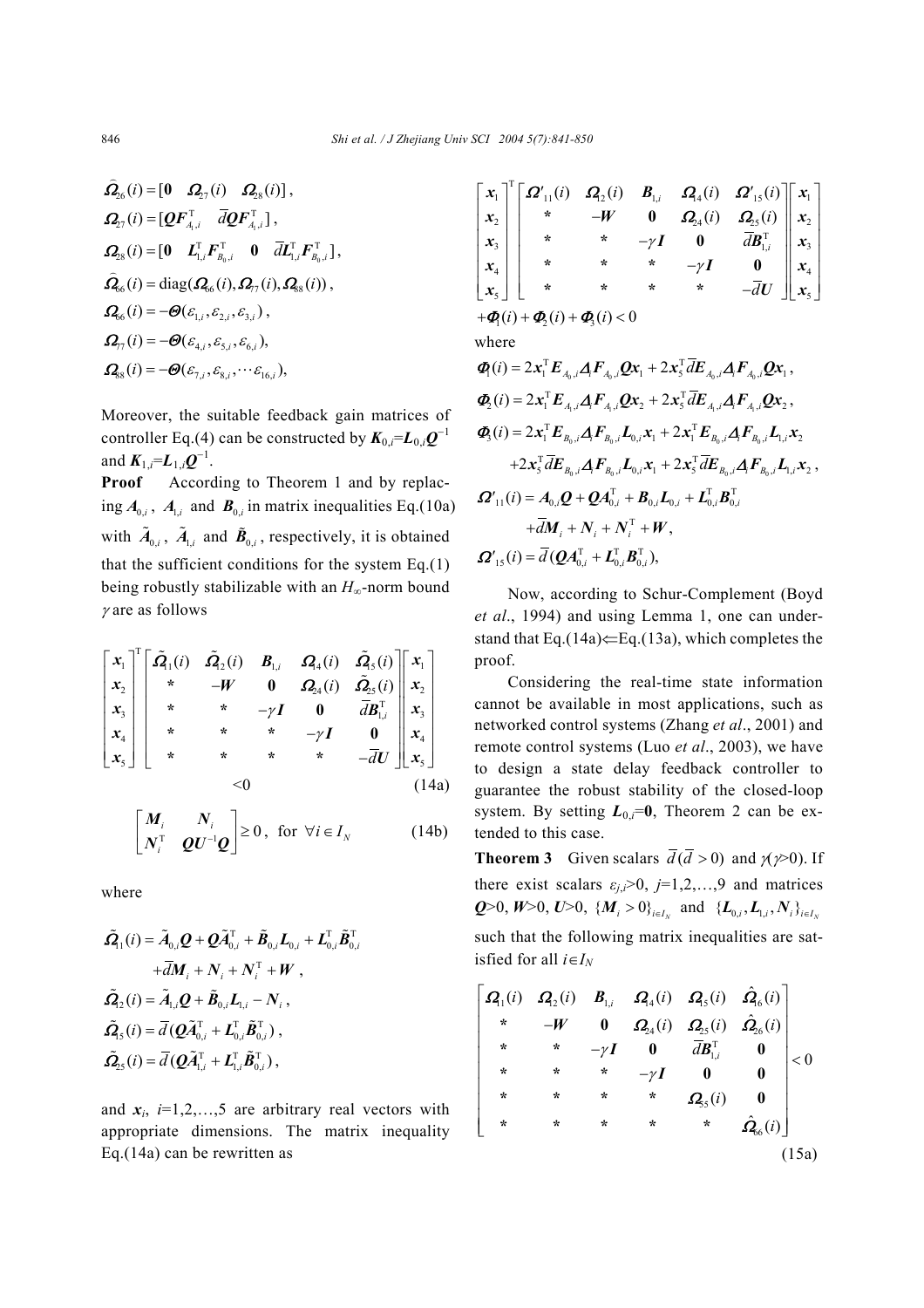$$
\begin{bmatrix} M_i & N_i \\ N_i^{\mathrm{T}} & \mathbf{Q} \mathbf{U}^{-1} \mathbf{Q} \end{bmatrix} \ge 0
$$
 (15b)

where

$$
\mathbf{Q}_{1}(i) = A_{0,i}\mathbf{Q} + \mathbf{Q}A_{0,i}^{T} + \overline{d}\mathbf{M}_{i} + N_{i} + N_{i}^{T} + W
$$
\n
$$
+ \varepsilon_{1,i}\mathbf{E}_{A_{0},i}\mathbf{E}_{A_{0},i}^{T} + \varepsilon_{4,i}\mathbf{E}_{A_{i},i}\mathbf{E}_{A_{i},i}^{T} + \varepsilon_{7,i}\mathbf{E}_{B_{0},i}\mathbf{E}_{B_{0},i}^{T}
$$
\n
$$
\mathbf{Q}_{2}(i) = -N_{i} + A_{1,i}\mathbf{Q} + \mathbf{B}_{0,i}\mathbf{L}_{1,i}, \quad \mathbf{Q}_{4}(i) = \mathbf{Q}\mathbf{C}_{0,i}^{T},
$$
\n
$$
\mathbf{Q}_{24}(i) = \mathbf{Q}\mathbf{C}_{1,i}^{T} + \mathbf{L}_{1,i}^{T}\mathbf{D}_{0,i}^{T}, \quad \mathbf{Q}_{25}(i) = \overline{d}(\mathbf{Q}\mathbf{A}_{1,i}^{T} + \mathbf{L}_{1,i}^{T}\mathbf{B}_{0,i}^{T}),
$$
\n
$$
\mathbf{Q}_{5}(i) = \overline{d}\mathbf{Q}\mathbf{A}_{0,i}^{T} + \varepsilon_{2,i}\mathbf{E}_{A_{0},i}\mathbf{E}_{A_{0},i}^{T} + \varepsilon_{5,i}\mathbf{E}_{A_{1},i}\mathbf{E}_{A_{1},i}^{T}
$$
\n
$$
+ \varepsilon_{8,i}\mathbf{E}_{B_{0},i}\mathbf{E}_{B_{0},i}^{T},
$$
\n
$$
\mathbf{Q}_{5}(i) = -\overline{d}\mathbf{U} + \varepsilon_{3,i}\mathbf{E}_{A_{0},i}\mathbf{E}_{A_{0},i}^{T} + \varepsilon_{6,i}\mathbf{E}_{A_{1},i}\mathbf{E}_{A_{1},i}^{T} + \varepsilon_{9,i}\mathbf{E}_{B_{0},i}\mathbf{E}_{B_{0},i}^{T},
$$
\n
$$
\mathbf{Q}_{6}(i) = [\mathbf{Q}_{6}(i) \quad \mathbf{0} \quad \mathbf{0}], \quad \mathbf{Q}_{6}(i) = [\mathbf{Q}\mathbf{F}_{A_{0},i}^{T} \quad \overline{d}\mathbf{
$$

then the system  $Eq.(1)$  is robustly stabilizable with an  $H_{\infty}$ -norm bound  $\gamma$  for any time delay constant *d* satisfying  $0 \le d \le \overline{d}$  and a suitable state delay feedback controller is  $u(t)=L_{1,i}Q^{-1}x_{d}$ .

**Remark 1** All the stabilization conditions proposed in this section are delay-dependent since the matrix inequalities Eq.(10a), Eq.(13a) and Eq.(15a) are dependent upon the upper bound of time delay  $\overline{d}$ . In general, the delay-dependent stabilization is less conservative than delay-independent stabilization except for some special case where the system is stabilizable in nature independent of the size of time delay (Lennartson *et al*., 1994; Luo *et al*., 2003). Moreover, when  $q(t)=1$ , i.e., system Eq.(1) is an uncertain linear system with time delay, the proposed conclusions above are still applicable.

**Remark 2** Note that all of stabilization conditions proposed in this section are not linear matrix inequalities (LMIs) because of the nonlinear term  $QU^{-1}Q$  in Eq.(10b), Eq.(13b) and Eq.(15b). Then, the available LMI tools cannot be used directly to

obtain a feasible solution of Eq.(10), Eq.(13) or Eq.(15). An easy, but some conservative way to deal with this problem is simply to set  $Q=U$  in Eq.(10b), Eq.(13b) and Eq.(15b), which converts the nonlinear matrix inequalities Eq.(10b), Eq.(13b) and Eq.(15b) to a set of LMIs. If one can afford more computational costs, however, better results can be obtained by using an LMI-based iterative algorithm developed by Moon *et al*.(2001). Since the related transform of the nonlinear terms *QU*<sup>−</sup><sup>1</sup> *Q* and the detail steps of the iterative algorithm used in the numerical example in next section are very similar to the case in Moon *et al*.(2001), we will not discuss them in this paper.

## NUMERICAL EXAMPLES

In this section, to illustrate the utilization of the results presented in the previous section, we consider the following dynamical model of the inverted-pendulum system where the effect of the friction on the hinge is approximately described as a time delay term depending on the angular velocity of the pendulum, the mass of the pendulum and the cart and the nature of the friction represented by a friction coefficient.

$$
\begin{cases}\n\dot{x}_1 = x_2 + 0.25(m+M)x_2(t-d) + w(t) \\
\dot{x}_2 = \frac{g \sin(x_1) - 0.5aml \ x_2^2 \sin(2x_1)}{\frac{4}{3}l - aml \cos^2(x_1)} \\
+ \frac{-a \cos(x_1)u + 1.2aml \ x_2(t-d)}{\frac{4}{3}l - aml \cos^2(x_1)} + w(t)\n\end{cases}
$$
\n(16)

where  $x_1$  denotes the angle of the pendulum from the vertical,  $x_2$  is the angular velocity,  $u$  is the force applied to the cart, and *w* is the external disturbance. Parameter *g* stands for the gravity constant, *m* and *M* are the mass of the pendulum and the cart respectively,  $a=1/(m+M)$ , 2*l* is the length of the pendulum. The values of these parameters can be found in Feng (2002).

Since the system Eq.(16) is a nonlinear plant with time delay, it should be transformed into an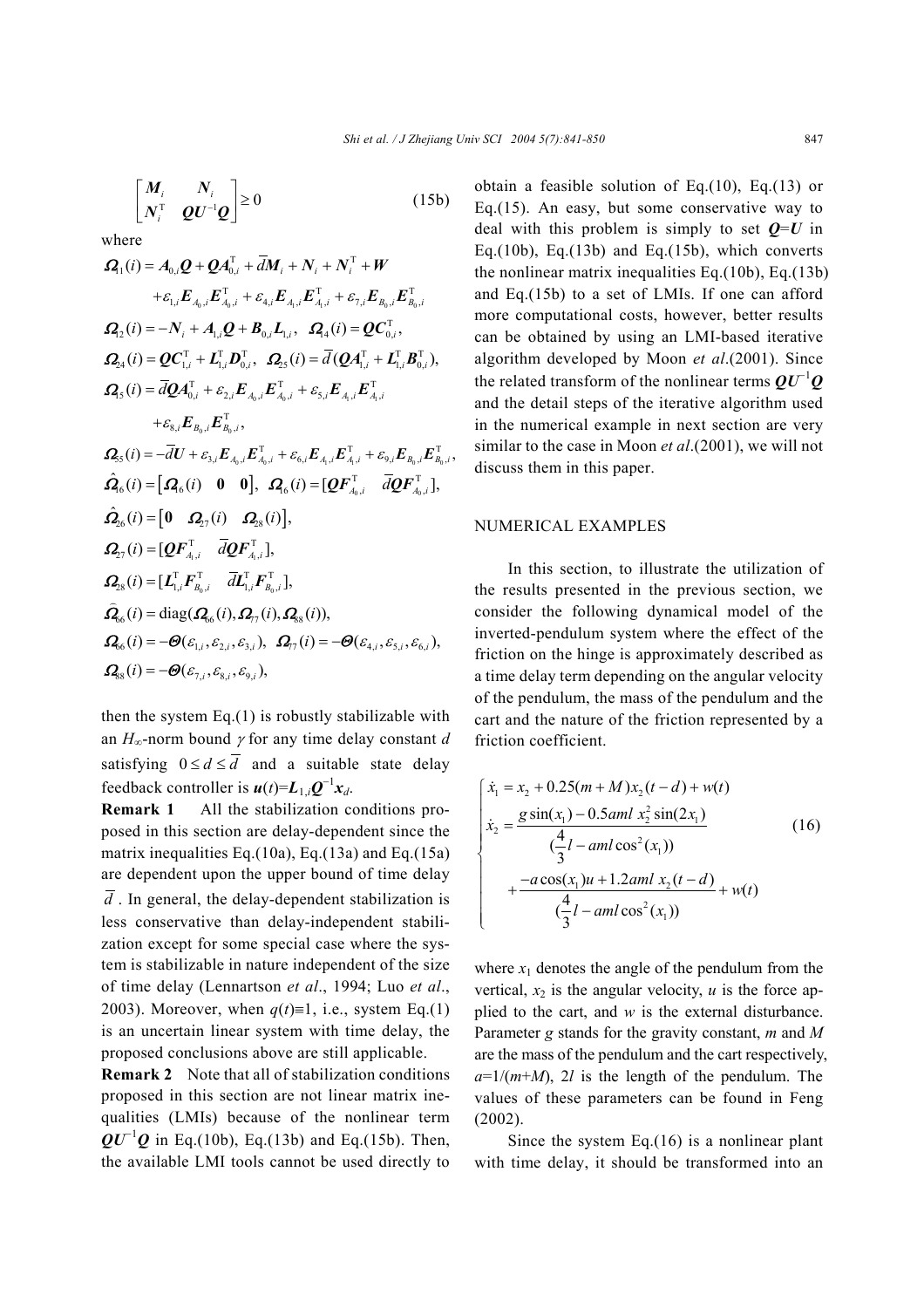uncertain linear switched model with time delay before our results can be used. This will be achieved by using the locally linearization methods and taking the differences between the linearized local models and the original nonlinear model as the system uncertainties. In this paper, the range of the pendulum swing is supposed to be  $|x_1| \leq \pi/3$ +  $\pi/60$  and is divided into 11 sub-ranges  $S_i$ ,  $i=1,2,...$ , 11 as follows

$$
S_i \triangleq \{ \theta \, \Big| \, (\pi(i-1)/30 - \pi/60) < \Big| \theta \Big| \leq (\pi(i-1)/30 + \pi/60) \}.
$$

By linearizing the plant Eq.(16) around the central points of sub-ranges, i.e.,  $(x_1,x_2)=(\theta_i,0)$ , where  $\theta_i$  $=\pi(i-1)/30$ ,  $i = 1, 2, ..., 11$ , the linear switched model Eq.(1) is obtained, where

$$
A_{0,i} = \begin{bmatrix} 0 & 1 \\ A_{a_0}(\theta_i) & 0 \end{bmatrix}, A_{1,i} = \begin{bmatrix} 0 & 2.5(m+M) \\ 0 & A_{A_1}(\theta_i) \end{bmatrix},
$$
  
\n
$$
B_{0,i} = \begin{bmatrix} 0 \\ A_{B_0}(\theta_i) \end{bmatrix}, B_{1,i} = \begin{bmatrix} 1 \\ 1 \end{bmatrix},
$$
  
\n
$$
C_{0,i} = \begin{bmatrix} 1 & 0 \end{bmatrix}, i = 1, 2, \dots, 11
$$
  
\n
$$
A_{A_0}(\theta) \triangleq \begin{cases} \frac{g}{4l/3 - aml}, & \theta = 0 \\ \frac{g \sin(\theta)}{\theta(4l/3 - aml \cos^2(\theta))}, & \theta \neq 0 \end{cases}
$$
  
\n
$$
A_{A_i}(\theta) \triangleq \frac{1.2aml}{4l/3 - aml \cos^2(\theta)},
$$
  
\n
$$
A_{B_0}(\theta) \triangleq -\frac{a \cos(\theta)}{4l/3 - aml \cos^2(\theta)}.
$$

Obviously, the upper bounds for those uncertainties can be chosen as follows

$$
E_{A_0,i} = \begin{bmatrix} 0 & 0 \\ \max\left\{ \left| \Delta_{A_0}(\theta_i) - \Delta_{A_0}(\theta_i \pm \pi/60) \right| \right\} & 0 \end{bmatrix},
$$
  
\n
$$
E_{A_1,i} = \begin{bmatrix} 0 & 0 \\ 0 & \max\left\{ \left| \Delta_{A_1}(\theta_i) - \Delta_{A_1}(\theta_i \pm \pi/60) \right| \right\} \end{bmatrix},
$$
  
\n
$$
E_{B_0,i} = \begin{bmatrix} 0 & 0 \\ 0 & \max\left\{ \left| \Delta_{B_0}(\theta_i) - \Delta_{B_0}(\theta_i \pm \pi/60) \right| \right\} \end{bmatrix},
$$
  
\n
$$
F_{A_0,i} = F_{A_1,i} = I, \ \ F_{B_0,i} = \begin{bmatrix} 0 \\ 1 \end{bmatrix}, \text{ for } i = 1, 2, \dots, 11
$$

Let the admissible  $H_{\infty}$  performance bound  $\gamma$ =0.2 and the upper bound of time delay is equal to the constant time delay of real system, i.e.  $\overline{d} = d = 0.1$  s. According to the Theorem 2 and using LMI-based iterative algorithm developed by Moon *et al*.(2001), after 22 rounds of iteration, we can obtain the robust  $H_{\infty}$  switched controller Eq.(4) with state delay feedback as follows

| $\bm{K}_{0,1} = [1267.1]$                       | 436.5],     | $K_{1,1} = [-0.178]$                | 128.285], |
|-------------------------------------------------|-------------|-------------------------------------|-----------|
| $K_{0,2} = [1285.1]$                            | 443.4],     | $K_{1,2} = [-0.125$                 | 129.277], |
| $K_{0,3} = [1316.2]$                            | 454.7],     | $K_{1,3} = [-0.113]$                | 132.177], |
| $K_{0,4} = [1364.6]$                            | 472.1],     | $K_{1,4} = [-0.108]$                | 137.163], |
| $K_{0,5} = [1435.1 \quad 497.4],$               |             | $\bm{K}_{1,5} = [-0.101]$           | 144.500], |
| $\bm{K}_{0,6} = [1532.2]$                       | 532.2],     | $K_{1,6} = [-0.087]$                | 154.609], |
| $K_{0,7} = [1662.2]$                            | 578.9],     | $K_{1,7} = [-0.055]$                | 168.150], |
| $\bm{K}_{0,8} = [1835.0]$                       | 640.8],     | $\bm{K}_{1,8} = [0.018]$            | 186.160], |
| $\bm{K}_{0,9} = [2066.8]$                       | 723.9],     | $K_{1,9} = [0.192 \quad 210.327],$  |           |
| $\boldsymbol{K}_{0,10} = [2385.1 \quad 837.9],$ |             | $K_{1,10} = [0.581 \ 243.521],$     |           |
| $K_{0,11} = [2839.9]$                           | $1000.8$ ], | $K_{1,11} = [1.090 \quad 290.854].$ |           |

Obviously, this robust *H*∞ switched controller with state delay feedback has a piecewise constant feedback gain depending on the sub-range in which  $x_1$  is. In addition, the entry values of those feedback gain matrices indicate that the larger deviation between  $x_1$  and original results in a stronger control force. The solid line in Fig.1 shows the angle response of the closed-loop system without external disturbance for the initial state  $x_1 = \pi/3$ ,  $x_2 = 0$ . If we cancel the state delay feedback loop, the closed-loop system is still stable, but the performance deteriorates as being shown by the dash line in Fig.1. The dash-dot line in Fig.1 shows the angle response of the closed-loop systems with the external disturbance  $w(t) = \sin(2\pi t)$ , which is also showed by the dotted line in Fig.1. This example clearly demonstrated that the controller obtained from Theorem 2 can not only stabilize the uncertain linear switched systems with time delay but also achieve the given  $H_{\infty}$  performance.

Now, consider the case where the time delay is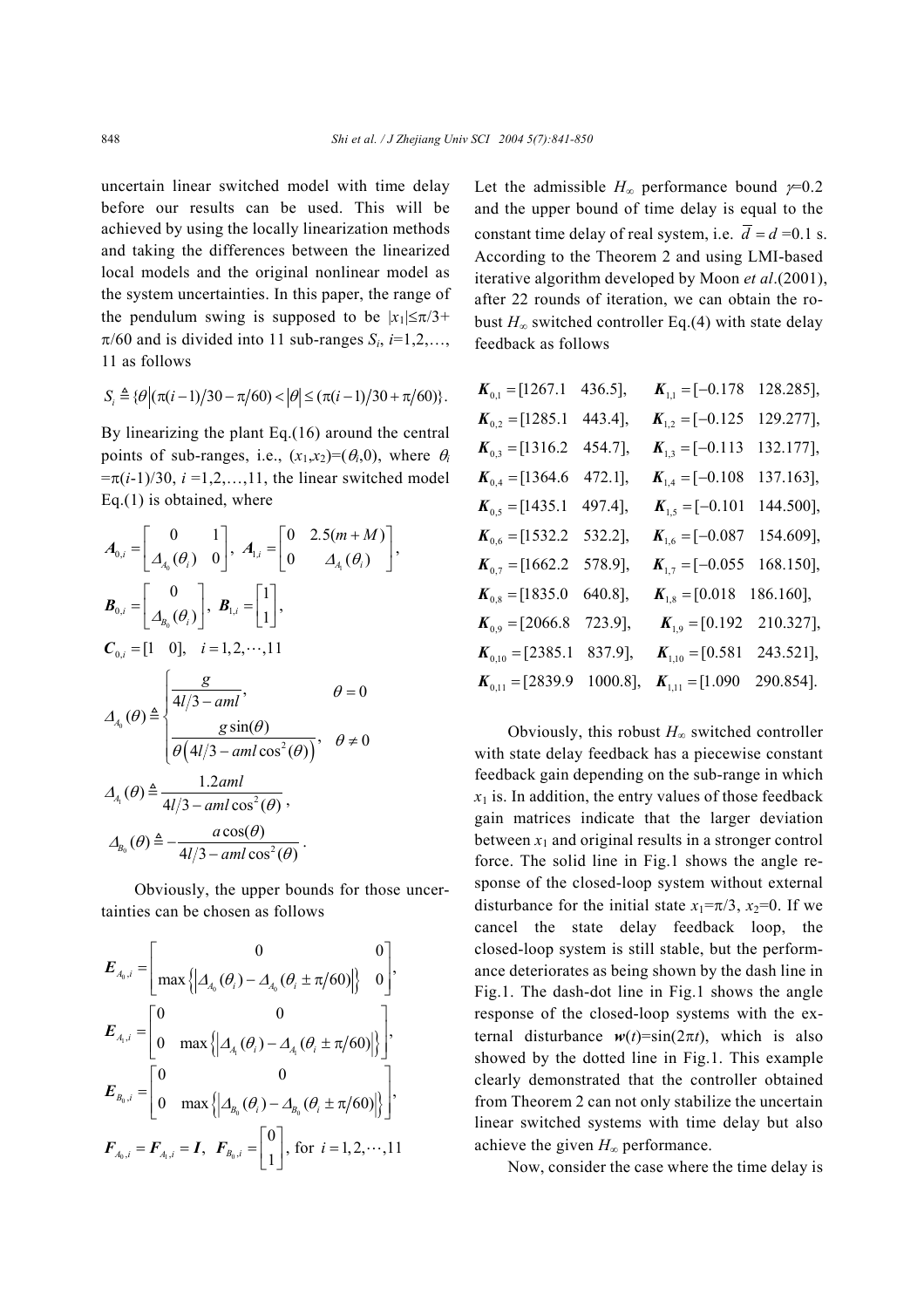introduced by the measurement components, the transmission of the system state information, i.e., the real-time state of the plant is not available for the controller. Let the admissible  $H_{\infty}$  performance bound  $y=0.1$ . By applying Theorem 3, a suitable state delay feedback controller is obtained when  $d = 0.014$  s. Three simulation results of the closedloop system under the different initial conditions, external disturbances and time delay constants are shown in Fig.2, which indicates that the state delay



**Fig.1 Angle responses of the inverted-pendulum system with different controllers** 

──: Robust *H*∞ switched controller with state delay feedback for the system without external disturbance;

----: Robust *H*∞ switched controller without state delay feedback for the system without external disturbance;

-⋅-⋅-: Robust *H*∞ switched controller with state delay feedback for the system with external disturbance  $w(t) = \sin(2\pi t)$ ; ....: External disturbance  $w(t) = \sin(2\pi t)$ 



**Fig.2 Angle responses of the inverted-pendulum system with state delay feedback controller for the different conditions** 

──: *x*1=0, *x*2=−10, *w*(*t*)=sin(2π*t*), *d*=0.01;  $\cdots$ :  $x_1 = \pi/4$ ,  $x_2 = 2$ ,  $w(t) = \sin(\pi t)$ ,  $d = 0.014$ ; ...:  $x_1 = \pi/4$ ,  $x_2 = 2$ ,  $w(t) = \sin(\pi t)$ ,  $d = 0.03$ 

feedback controller stabilizes the uncertain linear switched systems with time delay when  $d \leq \overline{d}$ , but  $\overline{d}$  is only the suboptimal upper bound of all admissible time delay of the closed-loop system since only a sufficient condition is presented in Theorem 3.

### **CONCLUSIONS**

This paper addresses a new delay-dependent robust  $H_{\infty}$  controller design method for the uncertain linear switched systems with time delay. The new robust controller, which can be obtained by an iterative algorithm, utilizes the delayed state as additional feedback control information and has switched gain matrices to guarantee better robust control performance. The result is also extended to the case where only delayed state information is available for the controller. The example of balancing an inverted pendulum on a cart demonstrates the effectiveness and applicability of the proposed design methods.

#### **References**

- Boyd, S., Ghaoui, L.E., Feron, E., Balakrishnan, V., 1994. Linear Matrix Inequalities in System and Control Theory. SIAM, Philadelphia, PA.
- Cao, Y.Y., Sun, Y.X., Lam, J., 1998. Delay-dependent robust  $H<sub>∞</sub>$  control for uncertain systems with timevarying delays. *IEEE Proceedings of Control Theory Applications*, **145**(3):338-344.
- Feng, G., 2002. Controller design and analysis of uncertain piecewise-linear systems. *IEEE Transactions on Circuits and Systems-I: Fundamental Theory and Applications*, **49**(2):224-232.
- Hassibi, A., Boyd, S.P., How, J.P., 1999. A Class of Lyapunov Functionals for Analyzing Hybrid Dynamical Systems. Proceedings of ACC, San Diego, California, p.2455-2460.
- Hassibi, A., 2000. Lyapunov Methods in the Analysis of Complex Dynamical Systems. Ph.D dissertation, Stanford University, USA, p.10-36.
- Lennartson, B., Egardt, B., Tittus, M., 1994. Hybrid Systems in Process Control. Proceedings of the 33th IEEE International CDC, Lake Buena Vista, FL, p.3587- 3592.
- Lee, S.H., Kim, T.H., Lim, J.T., 2000. A new stability analysis of switched systems. *Automatic*, **36**:917-922.
- Li, Z., Shao, H., Wang, J., 2001. Dissipative control for